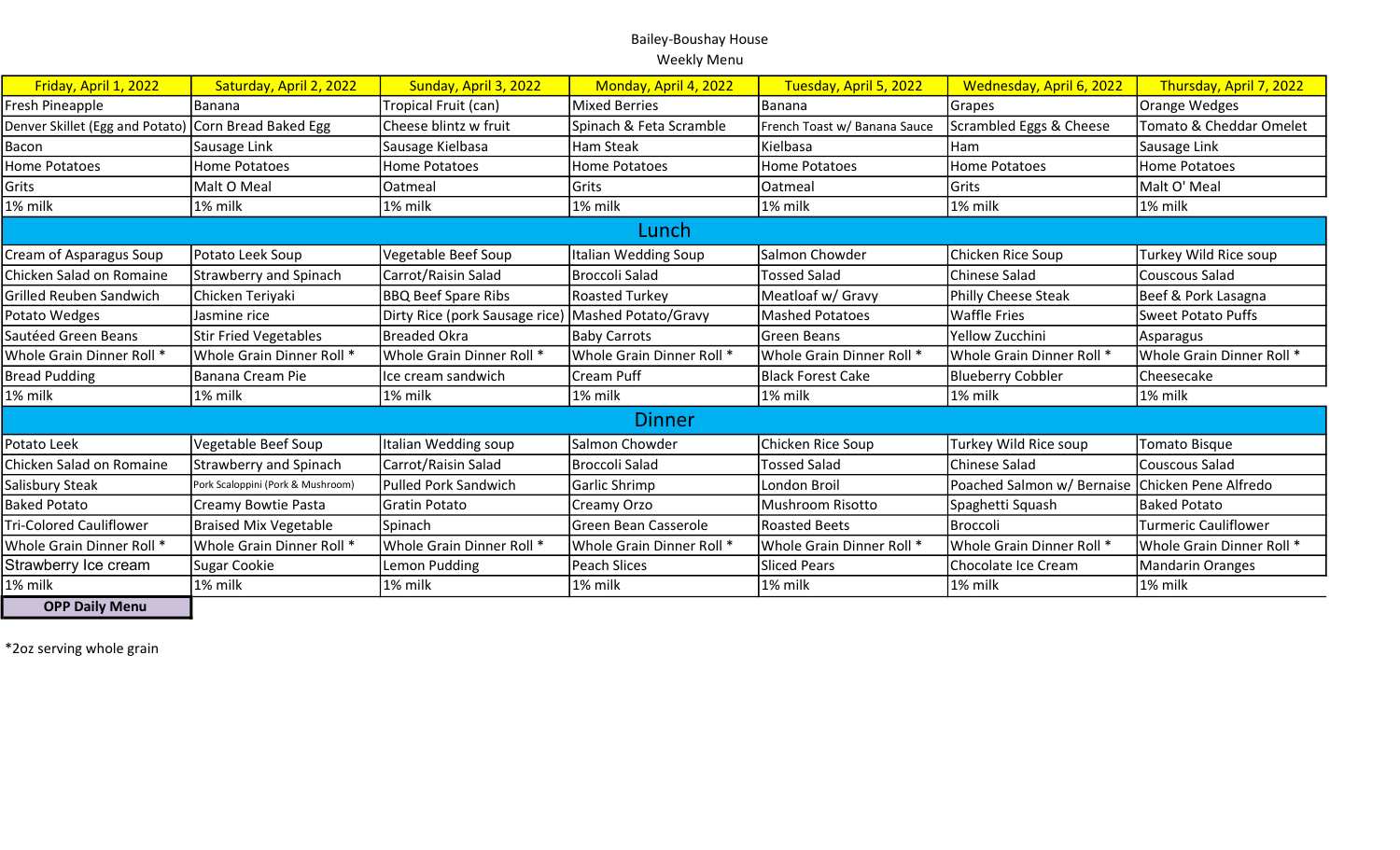| Friday, April 8, 2022     | Saturday, April 9, 2022         | Sunday, April 10, 2022                   | Monday, April 11, 2022       | Tuesday, April 12, 2022         | Wednesday, April 13, 2022       | Thursday, April 14, 2022    |
|---------------------------|---------------------------------|------------------------------------------|------------------------------|---------------------------------|---------------------------------|-----------------------------|
| Banana                    | Fresh Melon                     | Orange Wedges                            | Fresh Pineapple              | Banana                          | Tropical Fruit (can)            | <b>Mixed Berries</b>        |
| Frittata                  | <b>Mushroom Swiss Casserole</b> | <b>Blueberry Pancake</b>                 | Quiche Lorraine              | Scrambled Eggs w/ Cheese        | <b>Fried Eggs</b>               | Hard Boiled Eggs            |
| Apple Sausage Links       | Bacon                           | Sausage Patty                            | <b>Turkey Bacon</b>          | Sausage Kielbasa                | Chicken Apple Sausage           | Bacon                       |
| Home Potatoes             | Home Potatoes                   | <b>Home Potatoes</b>                     | <b>Home Potatoes</b>         | <b>Home Potatoes</b>            | <b>Home Potatoes</b>            | <b>Home Potatoes</b>        |
| Oatmeal                   | Grits                           | Oatmeal                                  | Cream Of Wheat               | Oatmeal                         | Malt O Meal                     | Oatmeal                     |
| 1% milk                   | 1% milk                         | 1% milk                                  | 1% milk                      | 1% milk                         | 1% milk                         | 1% milk                     |
|                           |                                 |                                          | Lunch                        |                                 |                                 |                             |
| Tomoto Bisque             | Cream of Chicken Soup           | Turkey Vegetable Soup                    | Ham & Split Pea              | Chicken Tortilla Soup           | <b>Roasted Cauliflower Soup</b> | Chicken Gumbo Soup          |
| Heirloom Tomato Salad     | Cranberry, Feta, Spinach Salad  | Artichoke & Tomato Salad                 | <b>Creamy Cucumber Salad</b> | Shrimp & White Bean             | Arugula & Fennel Salad          | Black Bean Salad            |
| Salisbury Steak w/Gravy   | Ham & Cheese Sandwich           | Meatballs w/Marinara Sauce               | Lemon Butter Baked Salmon    | *Beef Gyro                      | <b>Turkey Pot Pie</b>           | Wild Rice Stuffed Pork Chop |
| Egg Noodle                | Tater Tots                      | Spaghetti                                | Parmesan Rice Cake           | <b>French Fries</b>             |                                 | <b>Onion Rings</b>          |
| Steamed Mix Vegetable     | Winter Squash Blend             | <b>Steamed Broccoli</b>                  | Asparagus                    | Sautéed Green Beans             | <b>Baby Carrots</b>             | Lemon Butter Broccolini     |
| Whole Grain Dinner Roll * | Whole Grain Dinner Roll *       | Whole Grain Dinner Roll *                | Whole Grain Dinner Roll *    | Whole Grain Dinner Roll *       | Whole Grain Dinner Roll *       | Whole Grain Dinner Roll *   |
| Boston Cream Pie          | Devil's Food Cake               | <b>Peanut Butter Cookie</b>              | Peach Crumble                | Jello Cake                      | <b>Oatmeal Cookie</b>           | Apple Strudel               |
| 1% milk                   | 1% milk                         | 1% milk                                  | 1% milk                      | 1% milk                         | 1% milk                         | 1% milk                     |
| <b>Dinner</b>             |                                 |                                          |                              |                                 |                                 |                             |
| Cream of Chicken          | Turkey Vegetable Soup           | Ham & Split Pea                          | Chicken Tortilla Soup        | <b>Roasted Cauliflower Soup</b> | Chicken Gumbo Soup              | Coconut Chicken Thai        |
| Heirloom Tomato Salad     | Cranberry, Feta, Spinach Salad  | Artichoke & Tomato Salad                 | <b>Creamy Cucumber Salad</b> | Shrimp & White Bean             | Arugula & Fennel Salad          | Black Bean Salad            |
| Chicken Tenders           | Shrimp & Chicken Rice Stew      | Pork Taco (2) & Pico de Gallo Roast Beef |                              | <b>Almond Chicken</b>           | <b>Beef Chili</b>               | <b>BBQ Chicken</b>          |
| Onion Ring                | Turmeric Rice                   | <b>Seasoned Black Beans</b>              | Garlic Mashed Potato         | <b>Steamed Rice</b>             | <b>Roasted Red Potato</b>       | <b>Baked Beans</b>          |
| Cole Slaw                 | Peppers & Onions                | Cauliflower & Cheese Sauce               | Turnips                      | Asian Vegetable Medley          | Sautéed Spinach                 | Homemade Potato Salad       |
| Whole Grain Dinner Roll * | Whole Grain Dinner Roll *       | Whole Grain Dinner Roll *                | Whole Grain Dinner Roll *    | Whole Grain Dinner Roll *       | Whole Grain Dinner Roll *       | Whole Grain Dinner Roll *   |
| Rainbow Sorbet            | Peppers & Onions                | <b>Mandarin Oranges</b>                  | Vanilla Ice Cream            | Pears                           | <b>Sliced Peaches</b>           | Apricot Halves              |
| 1% milk                   | 1% milk                         | 1% milk                                  | 1% milk                      | 1% milk                         | 1% milk                         | 1% milk                     |
| <b>Opp Daily Menu</b>     |                                 |                                          |                              |                                 |                                 |                             |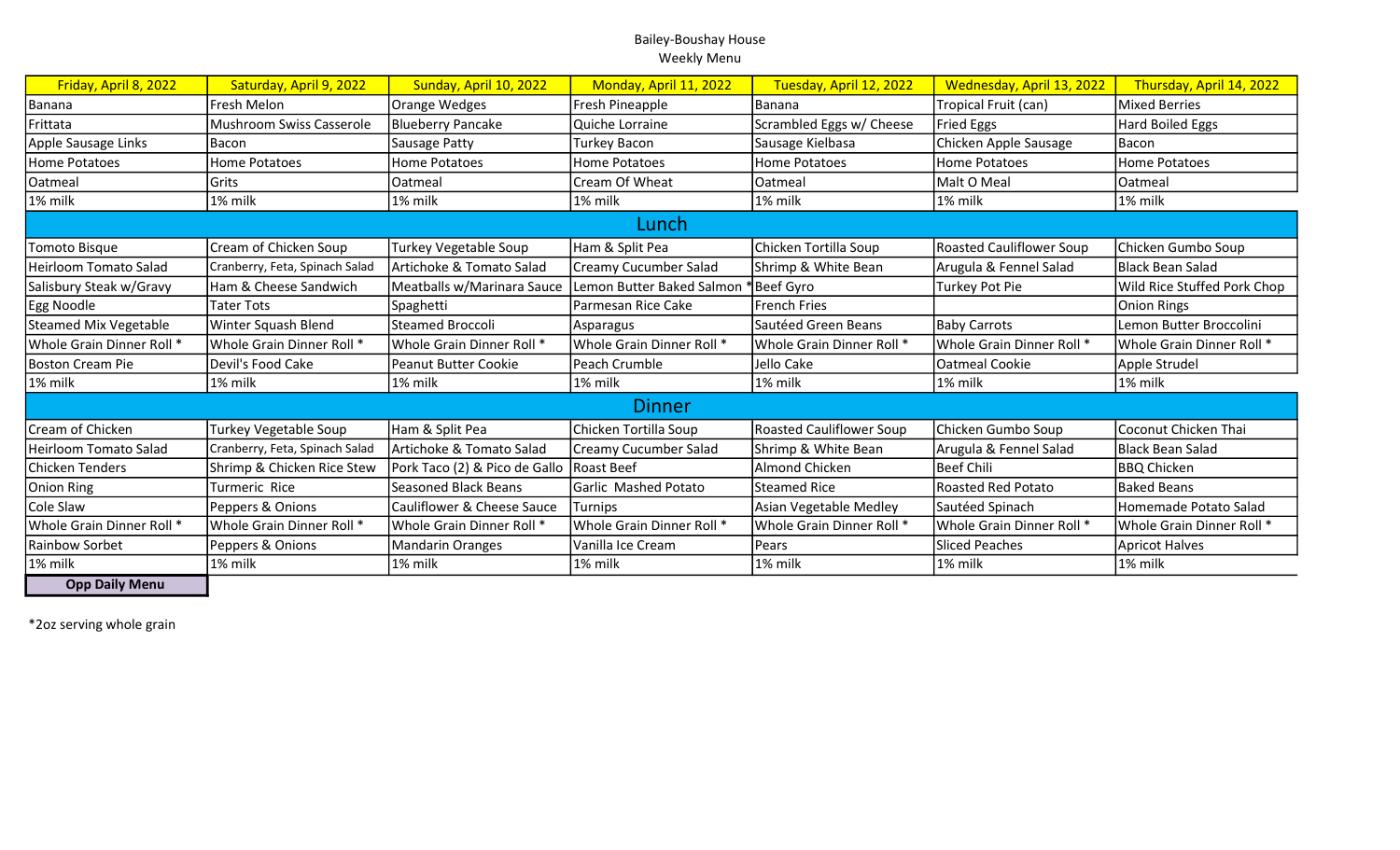| Friday, April 15, 2022         | Saturday, April 16, 2022     | Sunday, April 17, 2022       | Monday, April 18, 2022     | Tuesday, April 19, 2022          | Wednesday, April 20, 2022 | Thursday, April 21, 2022   |
|--------------------------------|------------------------------|------------------------------|----------------------------|----------------------------------|---------------------------|----------------------------|
| Banana                         | Fresh Melon                  | Orange Wedges                | Fresh Pineapple            | Banana                           | Tropical Fruit (can)      | <b>Mixed Berries</b>       |
| Ham & Cheese Scramble          | French Toast w/ Berries      | <b>Scrambled Eggs</b>        | Pancakes                   | Eggs Benedict                    | <b>Fried Eggs</b>         | <b>Biscuit &amp; Gravy</b> |
| Sausage Links                  | Bacon                        | Chicken Apple Sausage        | Turkey Bacon               | Sausage Links                    | Sausage Patty             | Ham                        |
| Home Potatoes                  | Home Potatoes                | <b>Home Potatoes</b>         | <b>Home Potatoes</b>       | Home Potatoes                    | Home Potatoes             | <b>Home Potatoes</b>       |
| Oatmeal                        | Grits                        | Malt O meal                  | Cream of Wheat             | Oatmeal                          | Malt O Meal               | Oatmeal                    |
| 1% milk                        | 1% milk                      | 1% milk                      | 1% milk                    | 1% milk                          | 1% milk                   | 1% milk                    |
| Lunch                          |                              |                              |                            |                                  |                           |                            |
| Coconut Chicken Thai Soup      | <b>Tomato Bisque</b>         | <b>Butternut Squash Soup</b> | Southwest Chili            | Cream of Mushroom Soup           | Clam Chowder              | French Onion Soup          |
| Garden Salad                   | Coleslaw                     | <b>Roasted Pear Salad</b>    | Roasted Beet & Goat Cheese | Chef's salad                     | Pasta Salad               | Tomato Mozzarella Salad    |
| Mongolian Beef                 | <b>Fried Cod Fish</b>        | <b>Roasted Cornish Hen</b>   | Honey Baked Ham            | <b>Fried Chicken</b>             | <b>Veal Parmesan</b>      | Garlic Chicken Breast      |
| <b>Fried Rice</b>              | French fries                 | Fingerling potaotes          | <b>Sweet Potato</b>        | Macaroni & Cheese                | <b>Herb Buttered Rice</b> | Fettuccini w/Alfredo Sauce |
| Steamed Bok Choy               | California Vegetables        | Asparagust                   | <b>Steamed Broccoli</b>    | Italian Green Beans              | Assorted Vegetables       | Zucchini                   |
| Whole Grain Dinner Roll *      | Whole Grain Dinner Roll *    | Whole Grain Dinner Roll *    | Whole Grain Dinner Roll *  | Whole Grain Dinner Roll *        | Whole Grain Dinner Roll * | Whole Grain Dinner Roll *  |
| Yellow Cake w/Vanilla Frosting | Tapioca Pudding              | Pineapple Upside down Cake   | Fruit Pie                  | Banana Pudding W/ Vanilla Wafers | Lemon Cake                | Chocolate Cake             |
| 1% milk                        | 1% milk                      | 1% milk                      | 1% milk                    | $1\%$ milk                       | 1% milk                   | 1% milk                    |
| <b>Dinner</b>                  |                              |                              |                            |                                  |                           |                            |
| <b>Tomato Bisque</b>           | <b>Butternut Squash Soup</b> | Southwest Chili              | Cream of Mushroom          | Clam Chowder                     | French Onion Soup         | Roasted Red Pepper Bisque  |
| Garden Salad                   | Coleslaw                     | <b>Greek Salad</b>           | Roasted Beet & Goat Cheese | Chef's Salad                     | Pasta Salad               | Tomato Mozzarella Salad    |
| Rockfish w/Shrimp              | <b>Bacon Cheeseburger</b>    | Chicken Mac & Cheese         | Turkey a la king           | <b>Red Beans and Pork</b>        | Pot Roast                 | Steak Tacos (2 each)       |
| <b>White Rice</b>              | Lyonnaise Potatoes           | <b>Egg Noodles</b>           | Linguine                   | Roasted Red Potatoes             | <b>Mashed Potato</b>      | <b>Basmati Rice</b>        |
| Sautéed Spinach                | Peas & Carrots               | Roasted Dill Carrots         | <b>Braised Vegetables</b>  | <b>Roasted Cauliflower</b>       | Carrot, Onion, Celery     | Seasonal Vegetables        |
| Whole Grain Dinner Roll *      | Whole Grain Dinner Roll *    | Whole Grain Dinner Roll *    | Whole Grain Dinner Roll *  | Whole Grain Dinner Roll *        | Whole Grain Dinner Roll * | Whole Grain Dinner Roll *  |
| Vanilla Ice Cream              | Peach Slices                 | Fruit Cocktail               | Chocolate Chip Cookie      | Apricots                         | Jell-O                    | Rainbow Sorbet             |
| 1% milk                        | 1% milk                      | 1% milk                      | 1% milk                    | 1% milk                          | 1% milk                   | 1% milk                    |
| <b>Opp Daily Menu</b>          |                              |                              |                            |                                  |                           |                            |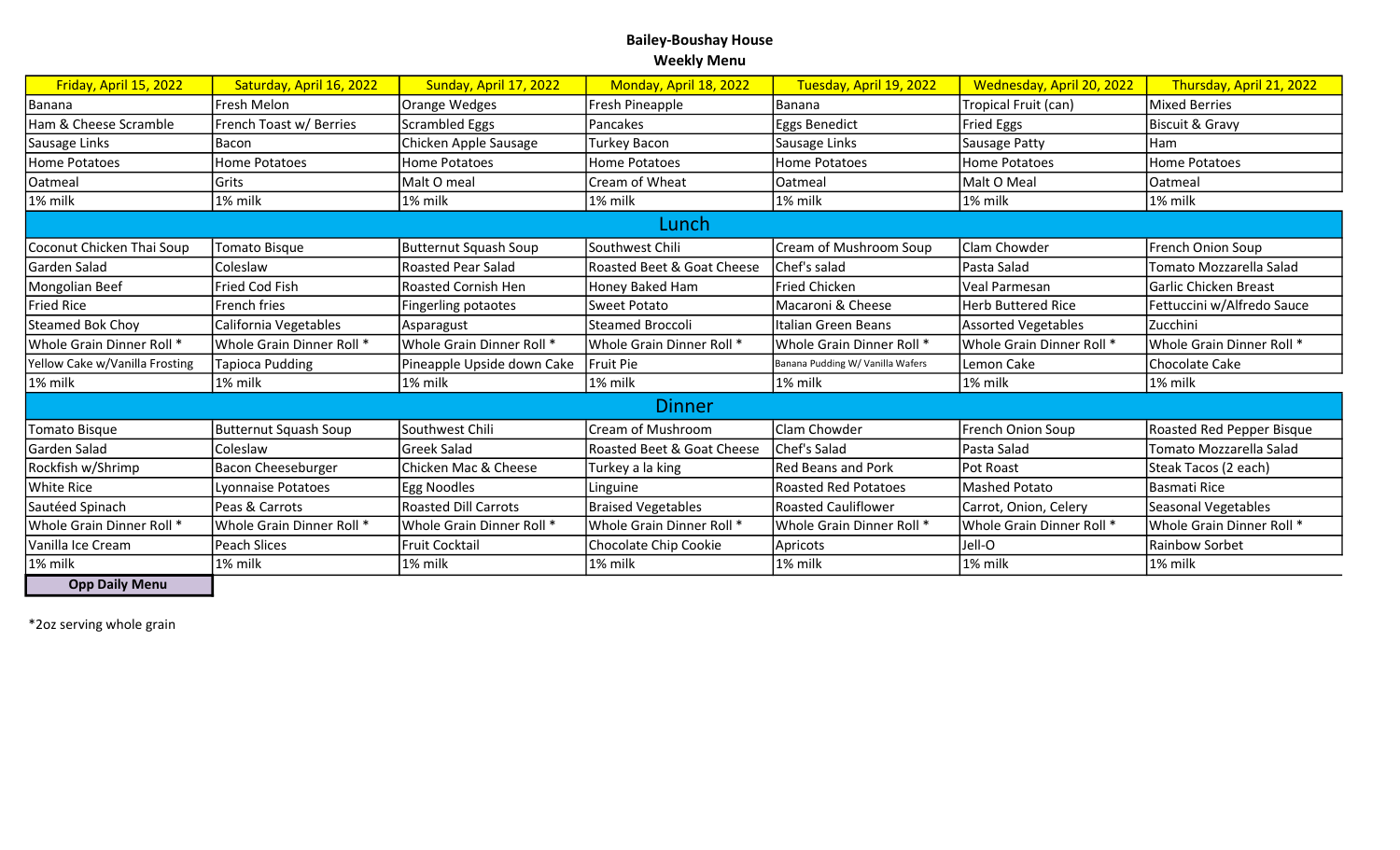| Friday, April 22, 2022      | Saturday, April 23, 2022    | Sunday, April 24, 2022    | Monday, April 25, 2022           | Tuesday, April 26, 2022   | Wednesday, April 27, 2022    | Thursday, April 28, 2022  |
|-----------------------------|-----------------------------|---------------------------|----------------------------------|---------------------------|------------------------------|---------------------------|
| Banana                      | Fresh Melon                 | Orange Wedges             | Fresh Pineapple                  | Banana                    | Tropical Fruit (can)         | Mixed Berries             |
| Fried Eggs w/ Salsa         | <b>Biscuits &amp; Gravy</b> | Blintz & Fruit Sauce      | Ham & Swiss Croissant            | Corned Beef & Hash        | lBanana Pancakes             | Eggs Benedict             |
| Bacon                       | Sausage Link                | Chicken Apple Sausage     | Bacon                            | Sausage Patty             | Ham                          | Pepper Bacon              |
| Home Potatoes               | Home Potatoes               | <b>Home Potatoes</b>      | <b>Home Potatoes</b>             | <b>Home Potatoes</b>      | <b>Home Potatoes</b>         | Home Potatoes             |
| Oatmeal                     | Grits                       | Malt O meal               | Cream of Wheat                   | Oatmeal *                 | Malt O Meal                  | Oatmeal                   |
| 1% milk                     | 1% milk                     | 1% milk                   | 1% milk                          | l 1% milk                 | 1% milk                      | 1% milk                   |
|                             |                             |                           | Lunch                            |                           |                              |                           |
| Roasted Red Pepper Bisque   | Lentil Soup                 | Chicken Posole Soup       | Minestrone                       | Beef Barley               | Cream of Chicken Soup        | Cream of Broccoli         |
| <b>Tossed Salad</b>         | Cucumber & Radish Salad     | Caesar Salad              | Blood Orange & Fennel Salad      | Broccoli Slaw             | Cobb Salad                   | Potato Salad              |
| Chicken Pesto Panini        | Chicken Fajitas             | Pork Bolognese            | IBroccoli Beef                   | Tuna Melt                 | Chicken w/Tomato Olive Sauce | French Dip                |
| <b>Sweet Potato Fries</b>   | Spanish Rice                | Pappardelle Pasta         | <b>White Rice</b>                | <b>Garlic Fries</b>       | Spatzle                      | Onion Rings               |
| Three Bean Salad            | <b>Buttered Chayoute</b>    | Broccolini                | <b>Stir Fried Vegetables</b>     | lCorn                     | Cauliflower                  | Swiss Chard               |
| Whole Grain Dinner Roll *   | Whole Grain Dinner Roll *   | Whole Grain Dinner Roll * | Whole Grain Dinner Roll *        | Whole Grain Dinner Roll * | Whole Grain Dinner Roll *    | Whole Grain Dinner Roll * |
| <b>Strawberry ShortCake</b> | Pecan Pie                   | Tirimisu                  | Pumkin Bar                       | <b>Carrot Cake</b>        | Mixed Berry Crisp            | Lemon Meringue Pie        |
| 1% milk                     | 1% milk                     | 1% milk                   | 1% milk                          | 1% milk                   | 1% milk                      | 1% milk                   |
| <b>Dinner</b>               |                             |                           |                                  |                           |                              |                           |
| Lentil Soup                 | Chicken Posole Soup         | Minestrone                | <b>Beef Barley</b>               | Cream of Chicken Soup     | Cream of Broccoli            | Carrot Ginger Soup        |
| <b>Tossed Salad</b>         | Cucumber & Radish Salad     | Caesar Salad              | <b>Blood Orange Frisee Salad</b> | Broccoli Slaw             | Cobb Salad                   | Potato Salad              |
| Turkey Chili                | Tuna Casserole              | Beef Stroganoff           | Lemon Baked Chicken              | Chicken Pot Pie           | <b>Herb Buttered Trout</b>   | Chicken Marsala           |
| <b>Lemon Potatoes</b>       | Latke Potato Cake           | Egg Noodles               | Parsnip Potato Puree             | <b>Mashed Potatoes</b>    | lFarro                       | <b>IParmesan Risotto</b>  |
| Cauliflower                 | Peas                        | Italian Green Beans       | <b>Roasted Brussel Sprouts</b>   | Sauteèd Spinach           | Snap Peas                    | Green Beans & Tomatoes    |
| Whole Grain Dinner Roll *   | Whole Grain Dinner Roll *   | Whole Grain Dinner Roll * | Whole Grain Dinner Roll *        | Whole Grain Dinner Roll * | Whole Grain Dinner Roll *    | Whole Grain Dinner Roll * |
| Fresh Apple                 | <b>Fruit Cocktail</b>       | Pears                     | <b>Mandarin Oranges</b>          | <b>Peach Slices</b>       | Vanilla Ice Cream            | Ambrosia Fruit Salad      |
| 1% milk                     | 1% milk                     | 1% milk                   | 1% milk                          | 1% milk                   | 1% milk                      | l 1% milk                 |
| <b>Opp Daily Menu</b>       |                             |                           |                                  |                           |                              |                           |